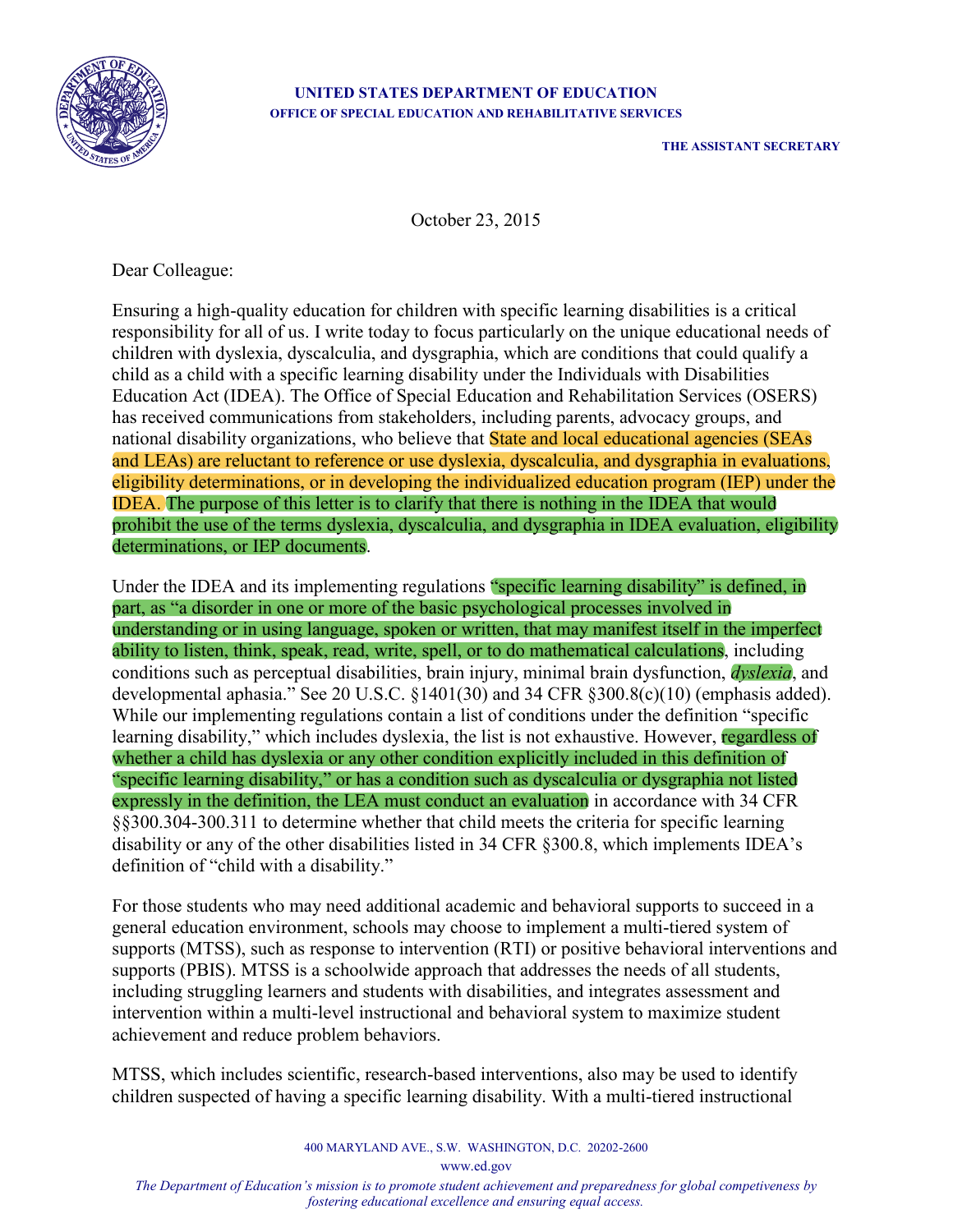framework, schools identify students at risk for poor learning outcomes, including those who may have dyslexia, dyscalculia, or dysgraphia; monitor their progress; provide evidence-based interventions; and adjust the intensity and nature of those interventions depending on a student's responsiveness. Children who do not, or minimally, respond to interventions must be referred for an evaluation to determine if they are eligible for special education and related services (34 CFR §300.309(c)(1)); and those children who simply need intense short-term interventions may continue to receive those interventions. OSERS reminds SEAs and LEAs about previous guidance regarding the use of MTSS, including RTI, and timely evaluations, $\frac{1}{2}$  specifically that a parent may request an initial evaluation at any time to determine if a child is a child with a disability under IDEA (34 CFR §300.301(b)), and the use of MTSS, such as RTI, may not be used to delay or deny a full and individual evaluation under 34 CFR §§300.304-300.311 of a child suspected of having a disability.

In determining whether a child has a disability under the IDEA, including a specific learning disability, and is eligible to receive special education and related services because of that disability, the LEA must conduct a comprehensive evaluation under §300.304, which requires the use of a variety of assessment tools and strategies to gather relevant functional, developmental, and academic information about the child. This information, which includes information provided by the parent, may assist in determining: 1) whether the child is a child with a disability; and 2) the content of the child's IEP to enable the child to be involved in, and make progress in, the general education curriculum. 34 CFR §300.304(b)(1). Therefore, information about the child's learning difficulties, including the presenting difficulties related to reading, mathematics, or writing, is important in determining the nature and extent of the child's disability and educational needs. In addition, other criteria are applicable in determining whether a child has a specific learning disability. For example, the team determining eligibility considers whether the child is not achieving adequately for the child's age or to meet State-approved grade-level standards when provided with learning experiences and instruction appropriate for the child's age or the relevant State standards in areas related to reading, mathematics, and written expression. The team also must determine that the child's underachievement is not due to lack of appropriate instruction in reading or mathematics. 34 CFR §300.309(a)(1) and (b). Section  $300.311$  contains requirements for specific documentation of the child's eligibility determination as a child with a specific learning disability, and includes documentation of the information described above. Therefore, there could be situations where the child's parents and the team of qualified professionals responsible for determining whether the child has a specific learning disability would find it helpful to include information about the specific condition (e.g., dyslexia, dyscalculia, or dysgraphia) in documenting how that condition relates to the child's eligibility determination. 34 CFR  $\S$ §300.306(a)(1), (c)(1) and 300.308.

<sup>&</sup>lt;sup>1</sup> See OSEP Memo 11-07 (January 21, 2011) available at:

www.ed.gov/policy/speced/guid/idea/memosdcltrs/osep11-07rtimemo.pdf Under 34 CFR §300.307(a)(2)-(3), as part of their criteria for determining whether a child has a specific learning disability, States must permit the use of a process based on the child's response to scientific, research-based intervention, and may permit the use of other alternative research-based procedures in making this determination.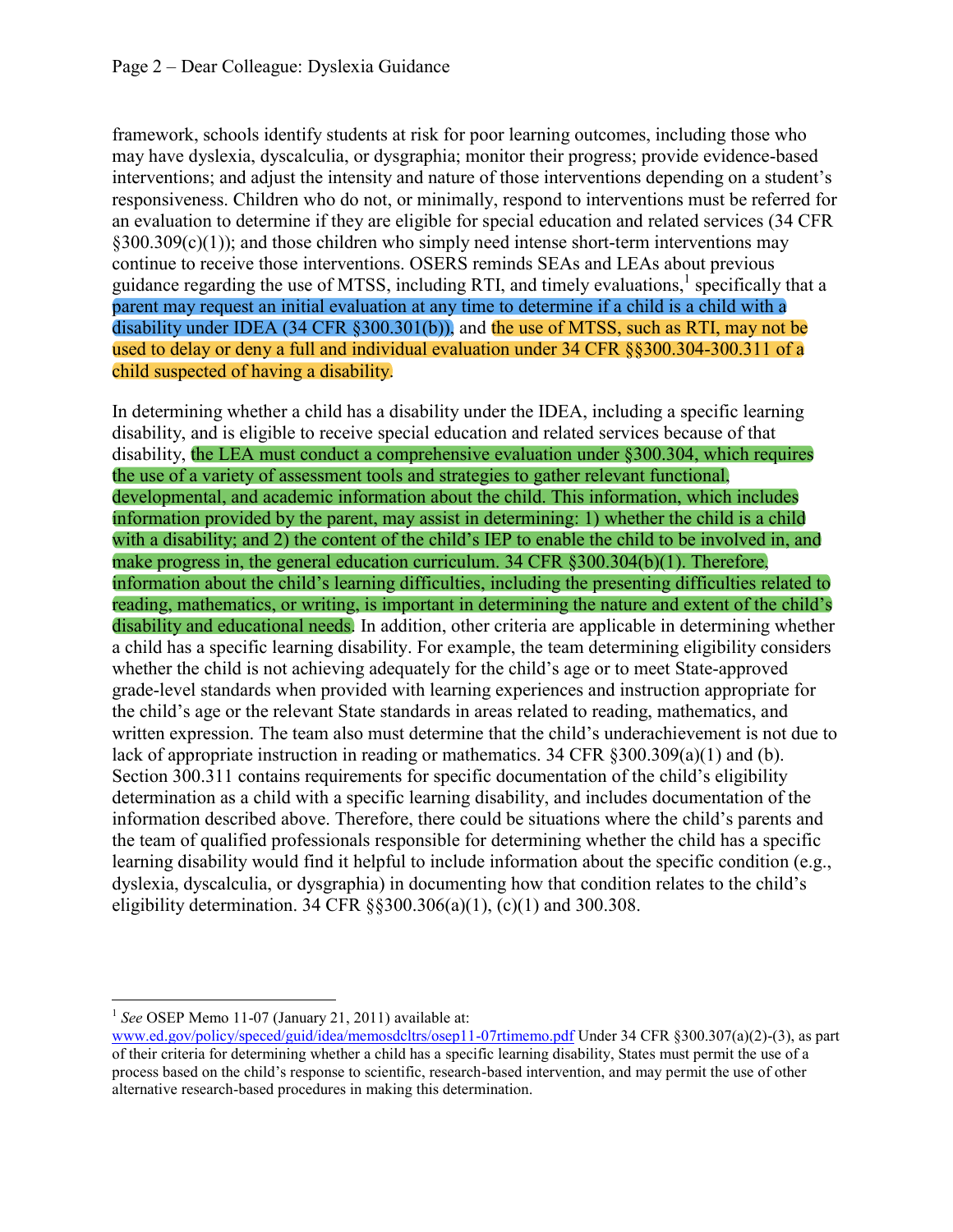Stakeholders also requested that SEAs and LEAs have policies in place that allow for the use of the terms dyslexia, dyscalculia, and dysgraphia on a child's IEP, if a child's comprehensive evaluation supports use of these terms. There is nothing in the IDEA or our implementing regulations that prohibits the inclusion of the condition that is the basis for the child's disability determination in the child's IEP. In addition, the IEP must address the child's needs resulting from the child's disability to enable the child to advance appropriately towards attaining his or her annual IEP goals and to enable the child to be involved in, and make progress in, the general education curriculum. 34 CFR  $\S$ §300.320(a)(1), (2), and (4). Therefore, if a child's dyslexia, dyscalculia, or dysgraphia is the condition that forms the basis for the determination that a child has a specific learning disability, OSERS believes that there could be situations where an IEP Team could determine that personnel responsible for IEP implementation would need to know about the condition underlying the child's disability (e.g., that a child has a weakness in decoding skills as a result of the child's dyslexia). Under 34 CFR  $\S 300.323(d)$ , a child's IEP must be accessible to the regular education teacher and any other school personnel responsible for its implementation, and these personnel must be informed of their specific responsibilities related to implementing the IEP and the specific accommodations, modifications, and supports that must be provided for the child in accordance with the IEP. Therefore, OSERS reiterates that there is nothing in the IDEA or our implementing regulations that would prohibit IEP Teams from referencing or using dyslexia, dyscalculia, or dysgraphia in a child's IEP.

Stakeholders requested that OSERS provide SEAs and LEAs with a comprehensive guide to commonly used accommodations<sup>2</sup> in the classroom for students with specific learning disabilities, including dyslexia, dyscalculia, and dysgraphia. The IDEA does not dictate the services or accommodations to be provided to individual children based solely on the disability category in which the child has been classified, or the specific condition underlying the child's disability classification. The Office of Special Education Programs (OSEP) funds a large network of technical assistance centers that develop materials and resources to support States, school districts, schools, and teachers to improve the provision of services to children with disabilities, including materials on the use of accommodations. The U.S. Department of Education does not mandate the use of, or endorse the content of, these products, services, materials, and/or resources; however, **States and LEAs may wish to seek assistance from entities** such as the National Center on Intensive Intervention at: http://www.intensiveintervention.org, the Center for Parent Information and Resources available at: http://www.parentcenterhub.org, and the National Center on Accessible Educational Materials available at: http://aem.cast.org/. For a complete list of OSEP-funded technical assistance centers please see: http://ccrs.osepideasthatwork.org/.

In implementing the IDEA requirements discussed above, OSERS encourages SEAs and LEAs to consider situations where it would be appropriate to use the terms dyslexia, dyscalculia, or dysgraphia to describe and address the child's unique, identified needs through evaluation, eligibility, and IEP documents. OSERS further encourages States to review their policies,

 $2$  Although the IDEA uses the term "accommodations" primarily in the assessment context, OSERS understands the request to refer to the various components of a free appropriate public education, including special education, related services, supplementary aids and services, and program modifications or supports for school personnel, as well as accommodations for students taking assessments.